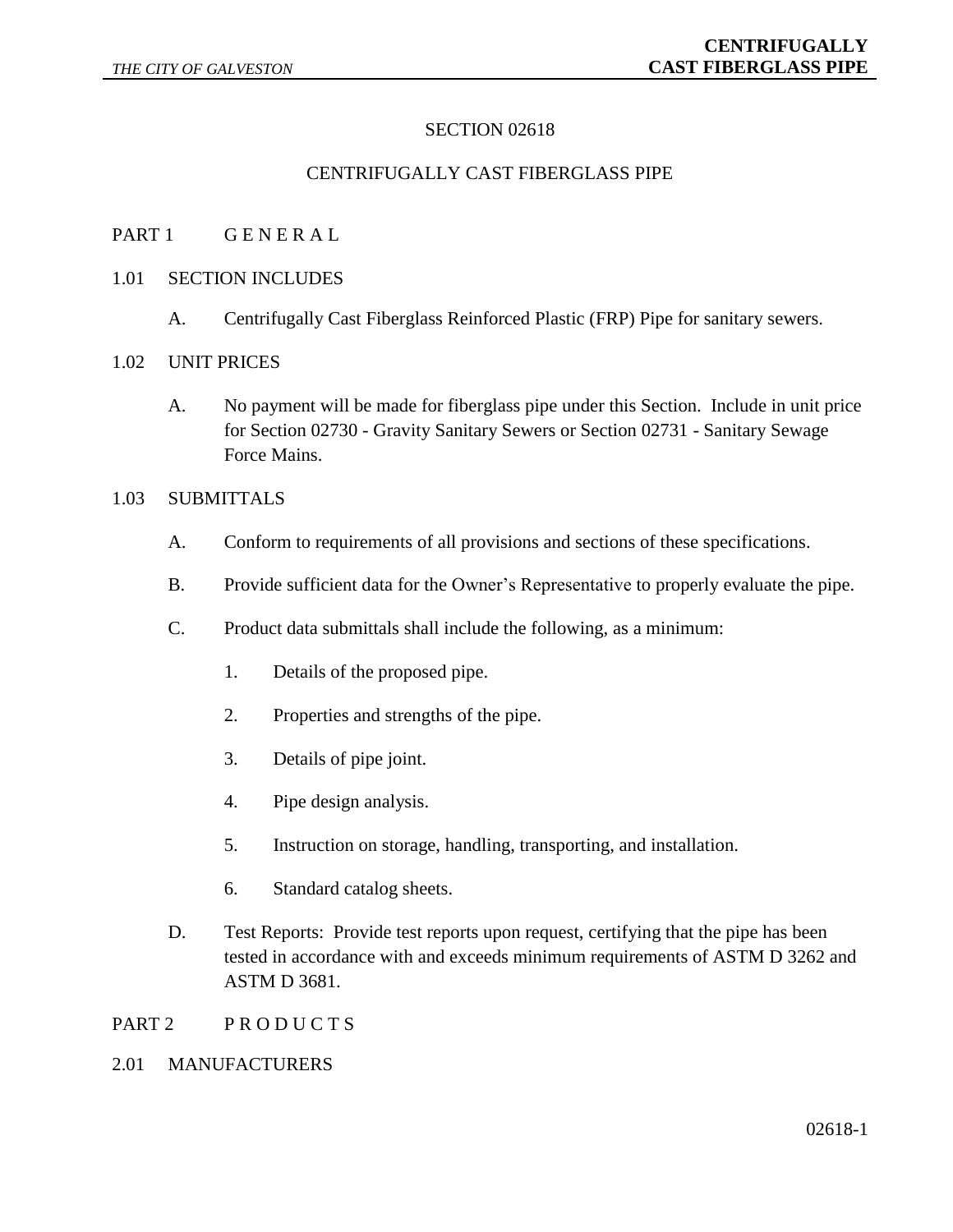A. Preapproved manufacturers for centrifugally cast fiberglass pipe is Hobas Pipe USA, Inc., Ameron FCPD or approved equal.

# 2.02 MATERIALS

- A. Resin Systems: The manufacturer shall use only polyester resin systems with a proven history of performance in this particular application. The historical data shall have been collected from applications of a composite material of similar construction and composition as the proposed product.
- B. Glass Reinforcements: The reinforcing glass fibers used to manufacture the components shall be of highest quality commercial grade glass filaments with binder and sizing compatible with impregnating resins.
- C. Fillers: Silica sand or other suitable materials may be used.
- D. Additives: Resin additives, such as pigments, dyes, and other coloring agents, if used, shall in no way be detrimental to the performance of the product nor shall they impair visual inspection of the finished products.
- E. Rubber Gaskets: Supply from an approved gasket manufacturer in accordance with ASTM F 477, when no contaminant is identified and suitable for the service intended. Gaskets shall either be affixed to the pipe by means of a suitable adhesive or shall be installed in such a manner so as to prevent the gasket from rolling out of the pre-cut groove in the pipe or sleeve coupling. When pipe is to be installed in potentially contaminated areas as shown on the plans or identified in the field by the Owner's Representative, especially where free product is found near the elevation of the proposed sewer, provide the following gasket materials for the noted contaminants.

| <b>CONTAMINANT</b>           | <b>GASKET MATERIAL REQUIRED</b>         |
|------------------------------|-----------------------------------------|
| Petroleum (diesel, gasoline) | Nitrile Rubber                          |
| <b>Other Contaminants</b>    | As recommended by the pipe manufacturer |

F. The internal liner resin shall be suitable for service as sewer pipe, and shall be highly resistant to exposure to sulfuric acid as produced by biological activity from hydrogen sulfide gases. Pipe shall meet or exceed requirements of ASTM D 3681.

### 2.03 MANUFACTURE AND CONSTRUCTION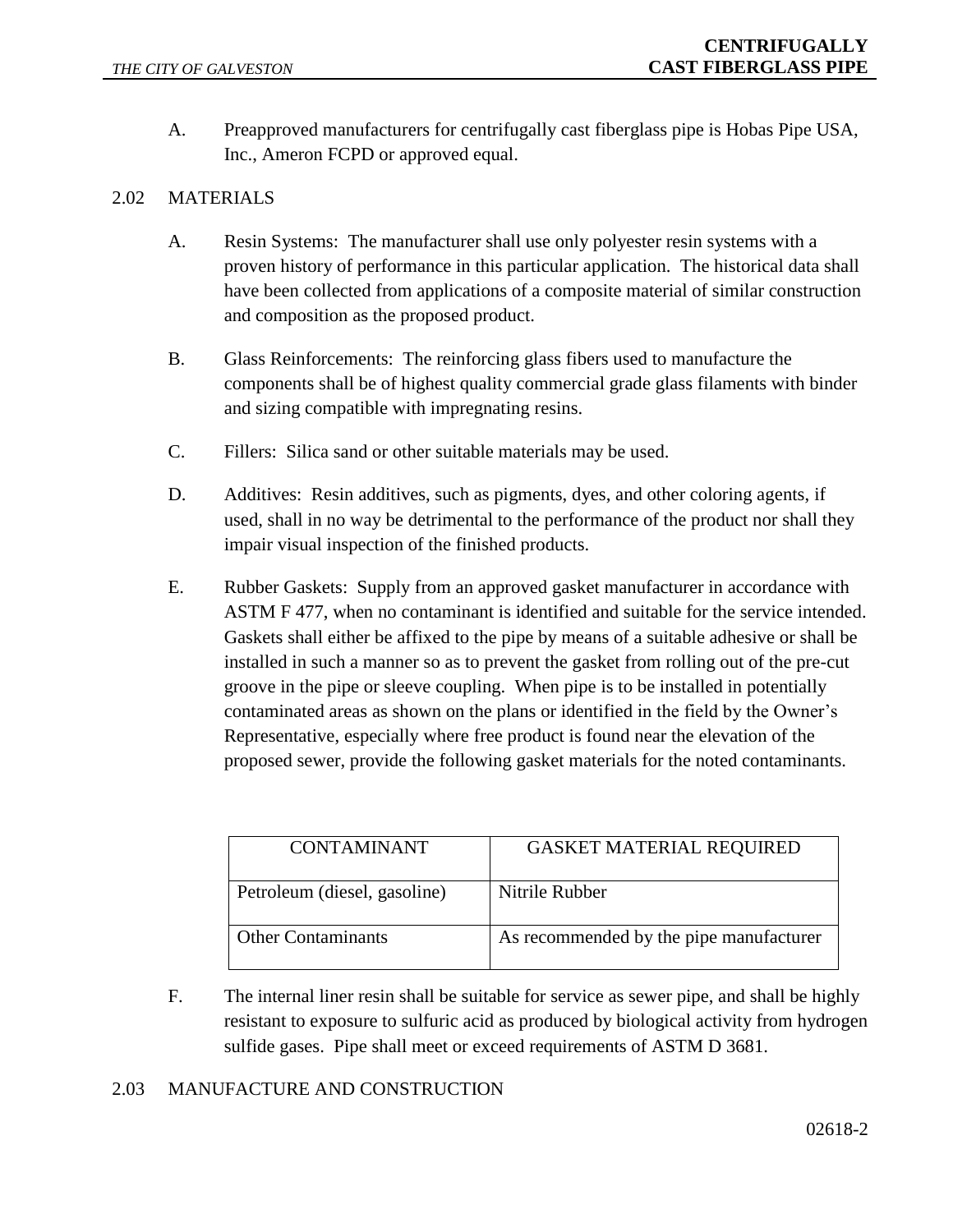- A. Pipes
	- 1. Furnish pipes in the diameters specified and within the tolerances specified below.
	- 2. Manufacture pipe by the centrifugal casting process to result in a dense, nonporous, corrosion-resistant, consistent composite structure to meet the operating conditions as shown on the Drawings.
	- 3. Do not use stiffening ribs or rings.
- B. Couplings: Unless otherwise specified, the pipe shall be field connected with fiberglass sleeve couplings that utilize elastomeric sealing gaskets as the sole means to maintain joint watertightness. The joints must meet the performance requirements of ASTM D 4161.
- C. Fittings: Flanges, elbows, reducers, tees, and other fittings shall be capable of withstanding operating conditions when installed. They may be contact molded or manufactured from mitered sections of pipe joined by glass fiber reinforced overlays.
- D. Manhole Connections: Provide a water stop flange (wall pipe) for connection to a cast-in-place manhole base or other structure.
- E. Grout Ports: Provide grout ports in the wall of pipe when required by Section 02330 Tunnel Grout. Provide plugs of 316 stainless steel or other corrosion-resistant material compatible with the pipe. Grout port plugs shall be designed and installed to meet the test pressure of the pipe.

### 2.04 DIMENSIONS

- A. Diameters: The actual outside diameter of the pipes shall be in accordance with Table 3 of ASTM D 3262 for gravity sewers, or ASTM D 3754 for force mains.
- B. Lengths: The pipe standard length will be approximately 20 feet. A maximum of 10 percent of the lengths, excluding special order pipes, may be supplied in random lengths.
- C. Wall Thickness: The minimum average wall thickness shall be the stated design thickness. The minimum single point thickness shall not be less than 90 percent of the stated design thickness.
- D. End Squareness: Pipe ends shall be square to the pipe axis.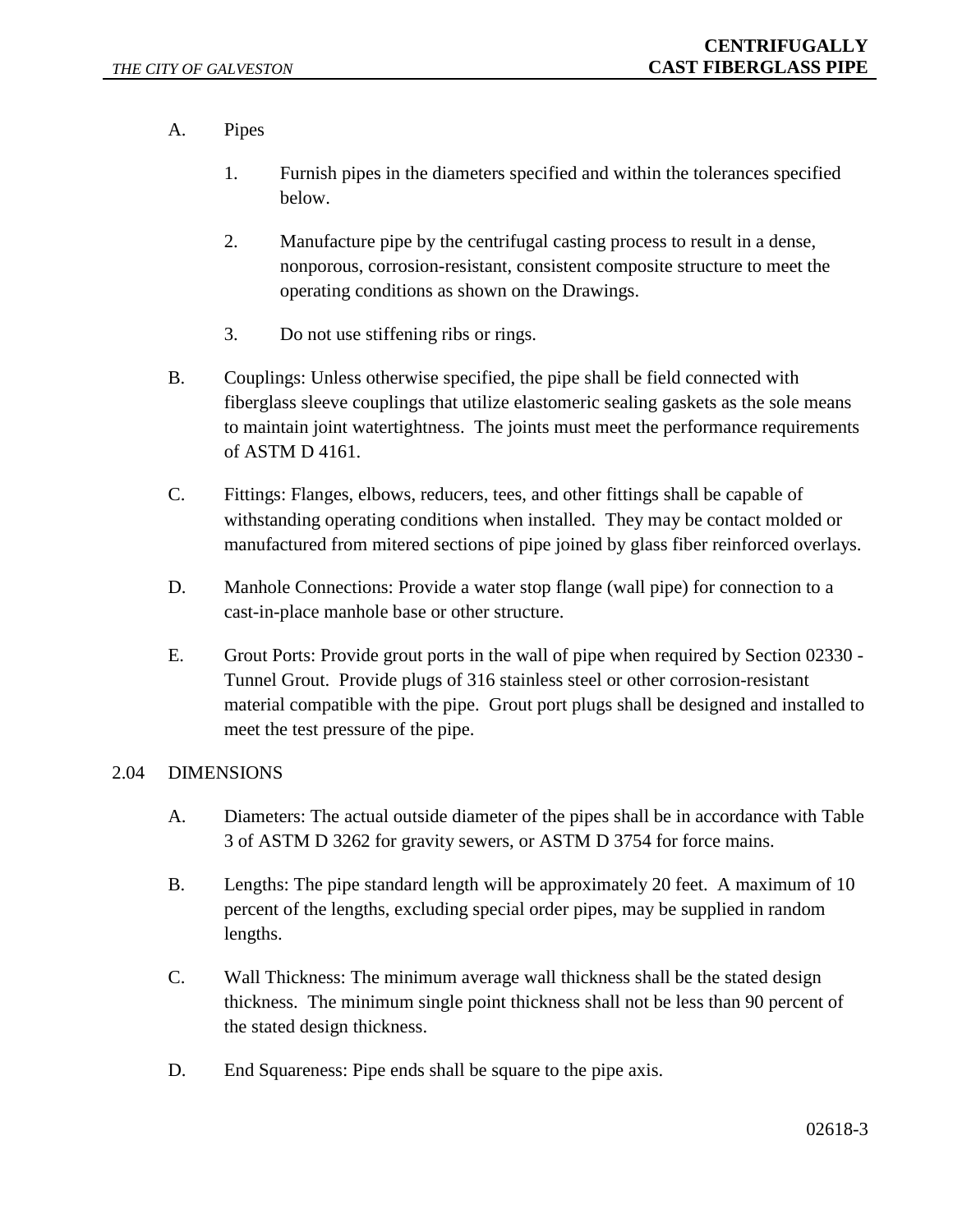E. Tolerance of Fittings: The tolerance of the angle of an elbow and the angle between the main and leg of a wye or tee shall be plus or minus 2 degrees. The tolerance on the laying length of a fitting shall be plus or minus 2 inches.

# 2.05 STIFFNESS CLASSES

- A. Stiffness class of FRP pipe shall satisfy design requirements, but shall not be less than 46 psi, when used in direct bury operation; 36 psi, when installed within a primary tunnel liner.
- B. Stiffness class of FRP in a pipe jacking operation shall be governed either by the ring deflection limitations or by a pipe design providing longitudinal strength required by the jacking method and shall satisfy design requirements stated below. Submit design calculations as required in Paragraph 1.04, Submittals.
	- 1. Ring deflection calculations shall conform with design requirements of 30 TAC Chapter 317.20 pertaining to flexible pipe used in gravity sewers. The pipe deflection calculations shall ensure that predicted deflection will be less than 5 percent under long-term loading conditions (soil prism load) for the highest density of soil overburden and surcharge loads. Deflection on calculations shall be prepared using long-term (drained) values for soil parameters contained in the geotechnical investigation report for the Project, or other site-specific data obtained by the Contractor as approved by the Owner's Representative.
	- 2. Pipe stress calculations based in jacking loads shall be performed to conform with Section 02312- Microtunneling and Pipe-Jacked Tunnels.

### 2.06 TESTING

- A. Pipes shall be tested in accordance with ASTM D 3262 or ASTM D 3754, as applicable, except that the factory hydrostatic pressure testing is not required.
- B. Joints: Coupling joints shall be qualified per the tests of Section 7 of ASTM D 4161.

### 2.07 CUSTOMER INSPECTION

A. The Owner's Representative shall be entitled to inspect pipes or witness the pipe manufacturing. Such inspection shall not relieve the manufacturer of the responsibilities to provide products that comply with the applicable standards and these Specifications.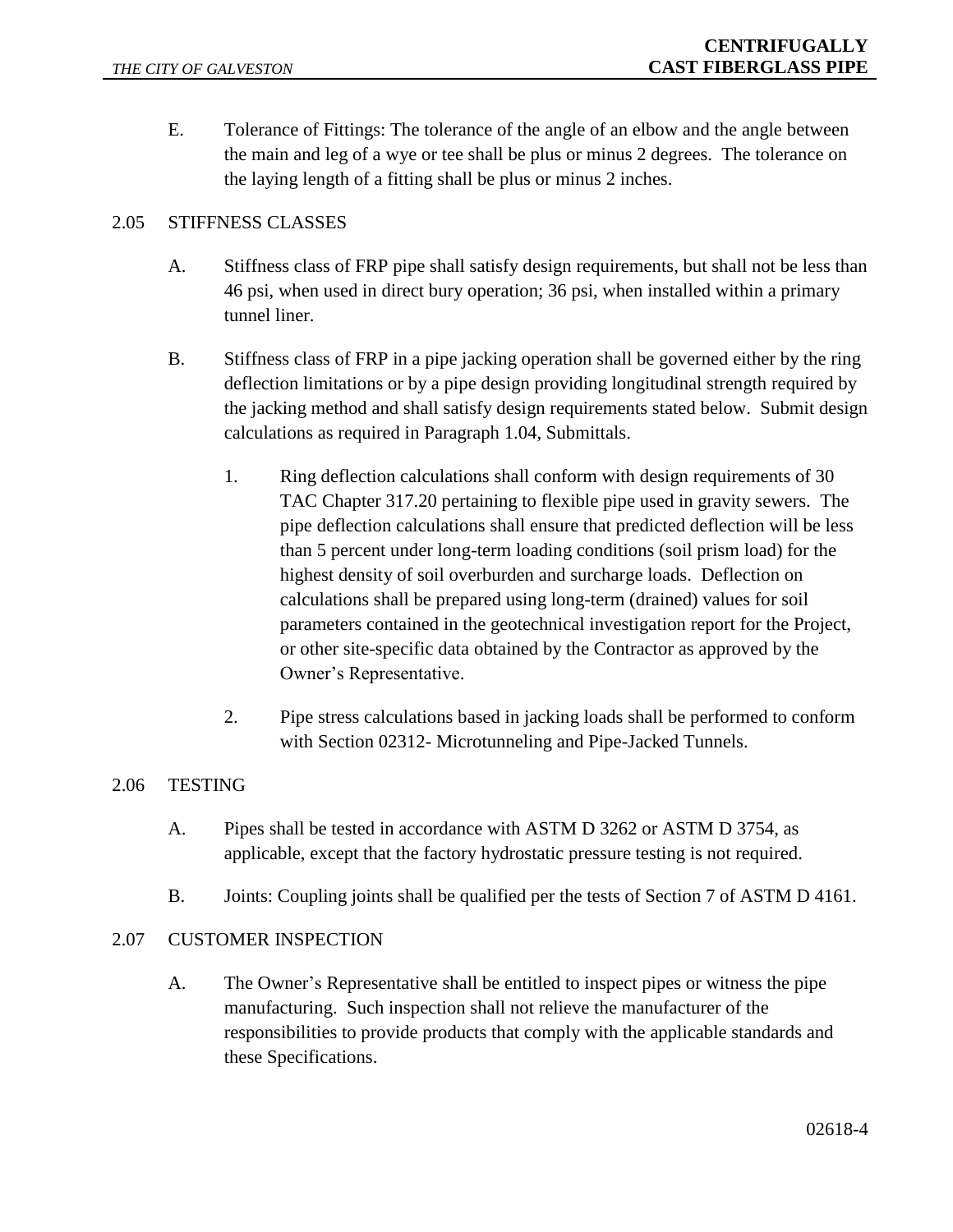- B. Manufacturer's Notification to Customer: Should the Owner's Representative wish to see specific pipes during any phase of the manufacturing process, the manufacturer must provide the Owner's Representative with adequate advance notice of when and where the production of those pipes will take place.
- C. Failure to Inspect: Should the Owner's Representative elect not to inspect the manufacturing, testing, or finished pipes, it in no way implies approval of products or tests.

### 2.08 PACKAGING, HANDLING, AND SHIPPING

A. Packing, handling, and shipping should be done in accordance with the manufacturer's instructions.

# PART 3 EXECUTION

## 3.01 INSTALLATION

- A. The installation of pipe and fittings shall be in accordance with requirements of Section 02730 - Gravity Sanitary Sewers and 02731 - Sanitary Sewage Force Mains.
- B. The manufacturer must supply a suitable qualified field service representative to be present periodically during the installation of pipe.
- C. Pipe Bedding: Conform to requirements of Section 02227 Excavation and Backfill for Utilities.
- D. Pipe Handling: Use textile slings.
- E. Jointing
	- 1. Clean ends of pipe and coupling components.
	- 2. Check pipe ends and couplings for damage. Correct any damage found.
	- 3. Coupling grooves must be completely free of dirt.
	- 4. Apply joint lubricant to pipe ends and rubber seals of coupling. Use only lubricants approved by the pipe manufacturer.
	- 5. Use suitable auxiliary equipment, such as a wire rope puller, to pull joints together.